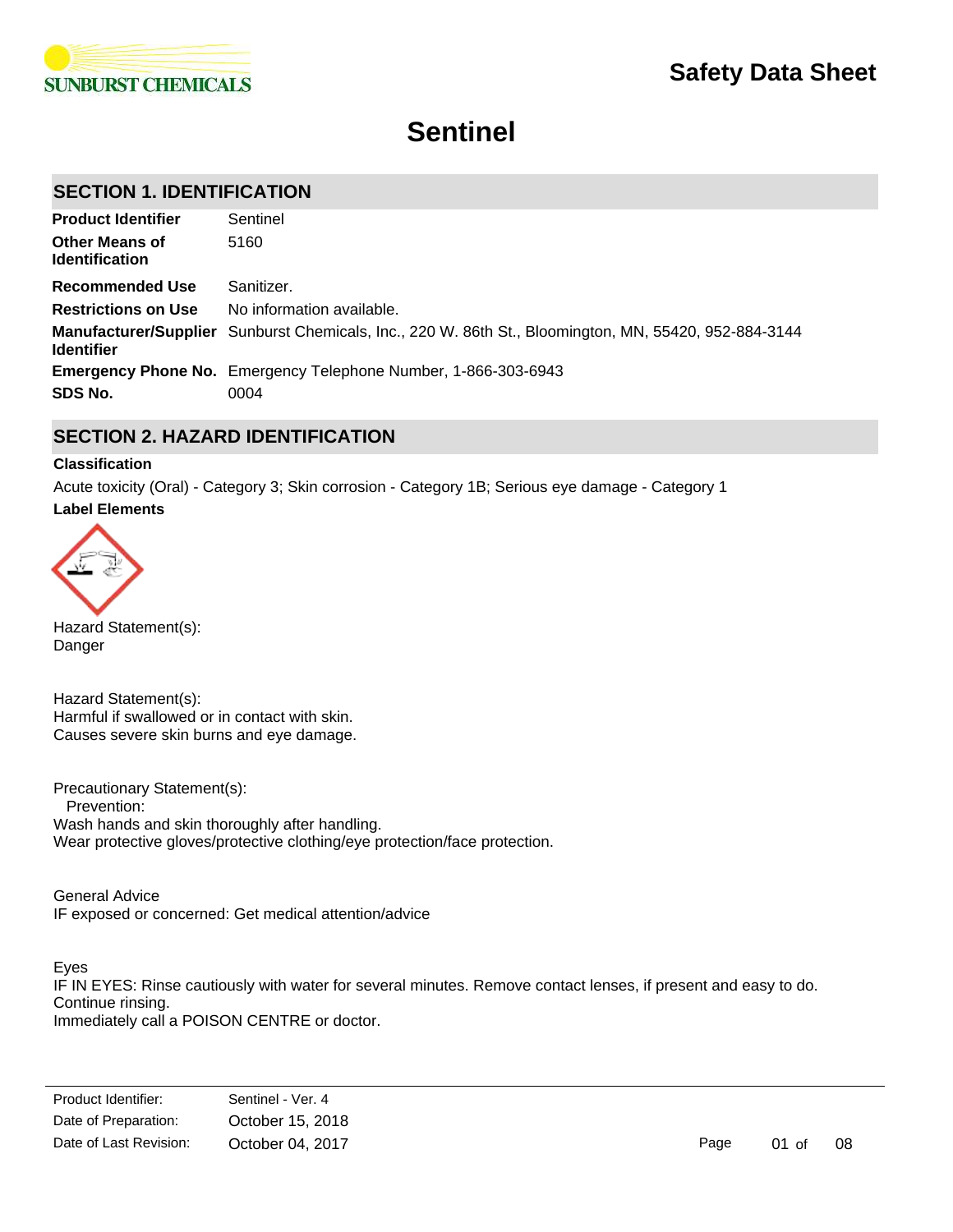**Skin** IF ON SKIN: Wash with plenty of water. Take off contaminated clothing and wash it before reuse. If skin irritation occurs: Get medical advice/attention. Call a POISON CENTRE or doctor if you feel unwell.

Inhalation IF INHALED: If breathing is difficult, remove person to fresh air and keep comfortable for breathing.

**Ingestion** IF SWALLOWED: Immediately call a POISON CENTRE or doctor. IF SWALLOWED: Rinse mouth. Do NOT induce vomiting.

 Storage: Store locked up.

Disposal:

Dispose of contents and container in accordance with local, regional, national and international regulations. **Other Hazards**

### Not applicable.

-----------------------------------------------------------------------------------------------------------

PRODUCT AT USE DILUTION Classification Category of Use Dilution: Acute toxicity (Oral) - Category 4.

Signal Word Warning

Hazard Statements Harmful if swallowed

Precautionary Statement(s): Prevention: Wash hands and skin thoroughly after handling. Wear protective gloves / protective clothing / eye protection / face protection

General Response:

IF IN EYES: Rinse cautiously with water for several minutes. Remove contact lenses, if present and easy to do. Continue rinsing. If eye irritation persists, Get medical advice/attention. IF ON SKIN: Wash with plenty of water. Take off contaminated clothing and wash it before reuse.

Storage:

Store in accordance with local regulations.

------------------------------------------------------------------------------------------------------------.

# **SECTION 3. COMPOSITION/INFORMATION ON INGREDIENTS**

| <b>Chemical Name</b>                                                                                  | <b>CAS No.</b> | %     | <b>Other Identifiers Other Names</b> |  |
|-------------------------------------------------------------------------------------------------------|----------------|-------|--------------------------------------|--|
| Quaternary ammonium compounds, 85409-23-0<br>C12-14-alkyl[(ethylphenyl)methyl]<br>dimethyl, chlorides |                | 19-21 |                                      |  |

Date of Preparation: October 15, 2018 Product Identifier: Sentinel - Ver. 4 Date of Last Revision: October 04, 2017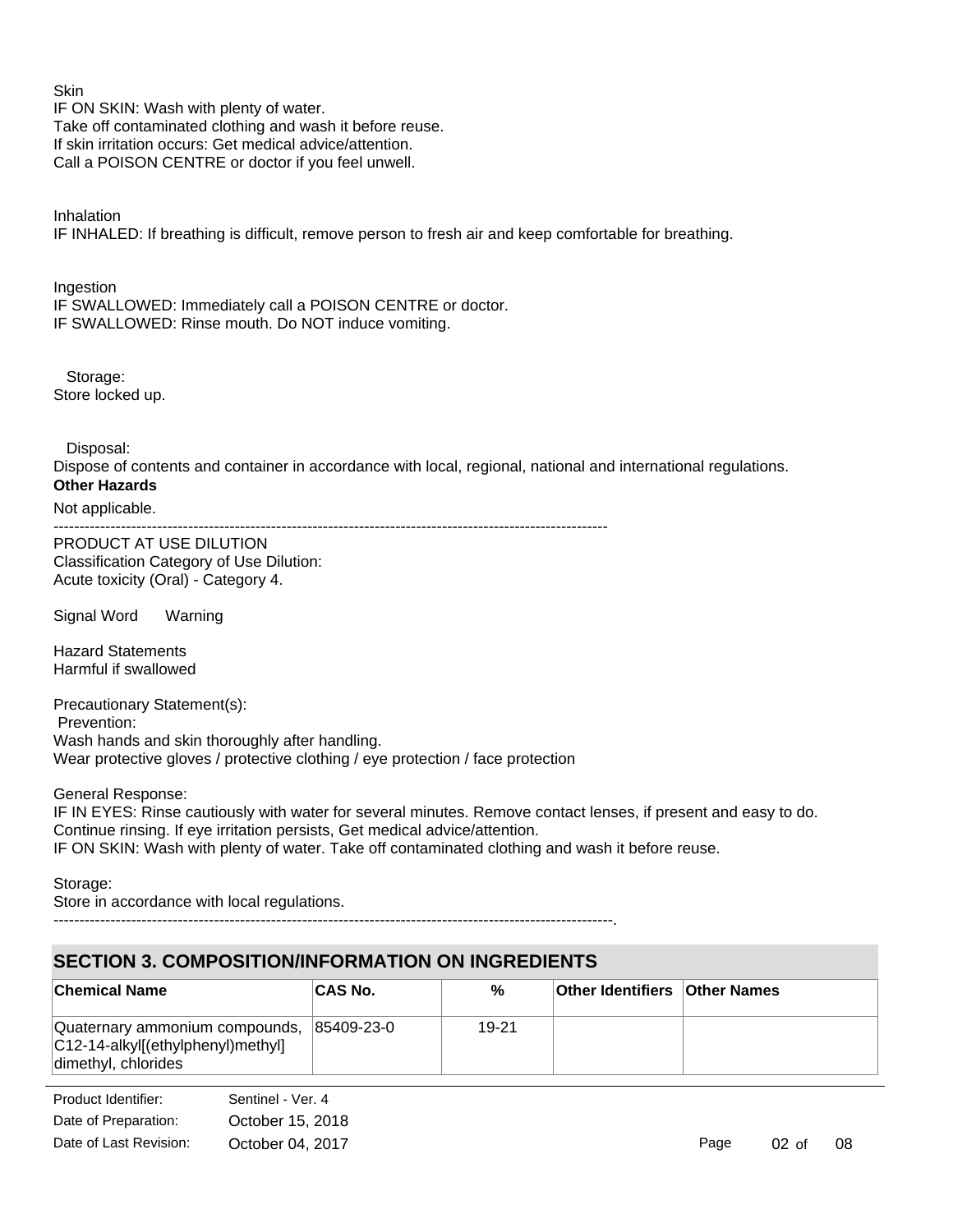| Alkylbenzyldimethylammonium<br>chloride | 68391-01-5 | 19-21 |  |
|-----------------------------------------|------------|-------|--|
| <b>Urea</b>                             | 57-13-6    | 50-70 |  |

### **Notes**

### PRODUCT AT USE DILUTION

Contains ingredients listed above at weight % between 75 and 200 ppm for each individual quat.

### **SECTION 4. FIRST-AID MEASURES**

### **First-aid Measures**

### **Inhalation**

Move to fresh air. If breathing is difficult, give oxygen. If symptoms persist, call a physician.

### **Skin Contact**

Wash gently and thoroughly with lukewarm, gently flowing water and mild soap for 5 minutes. Get medical advice or attention if you feel unwell or are concerned.

### **Eye Contact**

Immediately rinse the contaminated eye(s) with lukewarm, gently flowing water for 15-20 minutes, while holding the eyelid(s) open. If eye irritation persists, get medical advice or attention.

### **Ingestion**

Do NOT induce vomiting. Drink plenty of water. Never give anything by mouth to an unconscious person. If symptoms persist, call a physician.

### **First-aid Comments**

Get medical advice or attention if you feel unwell or are concerned.

#### ---------------------------------------------------------------------------------------------------------- PRODUCT AT USE DILUTION

EYE CONTACT:

IF IN EYES: Rinse cautiously with water for several minutes. Remove contact lenses, if present and easy to do. Continue rinsing. If eye irritation persists, Get medical advice/attention.

### SKIN CONTACT:

Wash off immediately with plenty of water for at least 15 minutes. Use mild soap if available. Get medical attention if irritation develops and persists.

INHALATION: Get medical attention if symptoms occur.

### INGESTION:

Rinse mouth. Get medical attention if symptoms occur. ----------------------------------------------------------------------------------------------------------.

### **Most Important Symptoms and Effects, Acute and Delayed**

None known.

### **Immediate Medical Attention and Special Treatment**

### **Special Instructions**

Treat symptomatically.

### **SECTION 5. FIRE-FIGHTING MEASURES**

### **Extinguishing Media**

### **Suitable Extinguishing Media**

Water. Carbon dioxide (CO 2 ). Dry chemical.

### **Unsuitable Extinguishing Media**

None known.

| Product Identifier:    | Sentinel - Ver. 4 |
|------------------------|-------------------|
| Date of Preparation:   | October 15, 2018  |
| Date of Last Revision: | October 04, 2017  |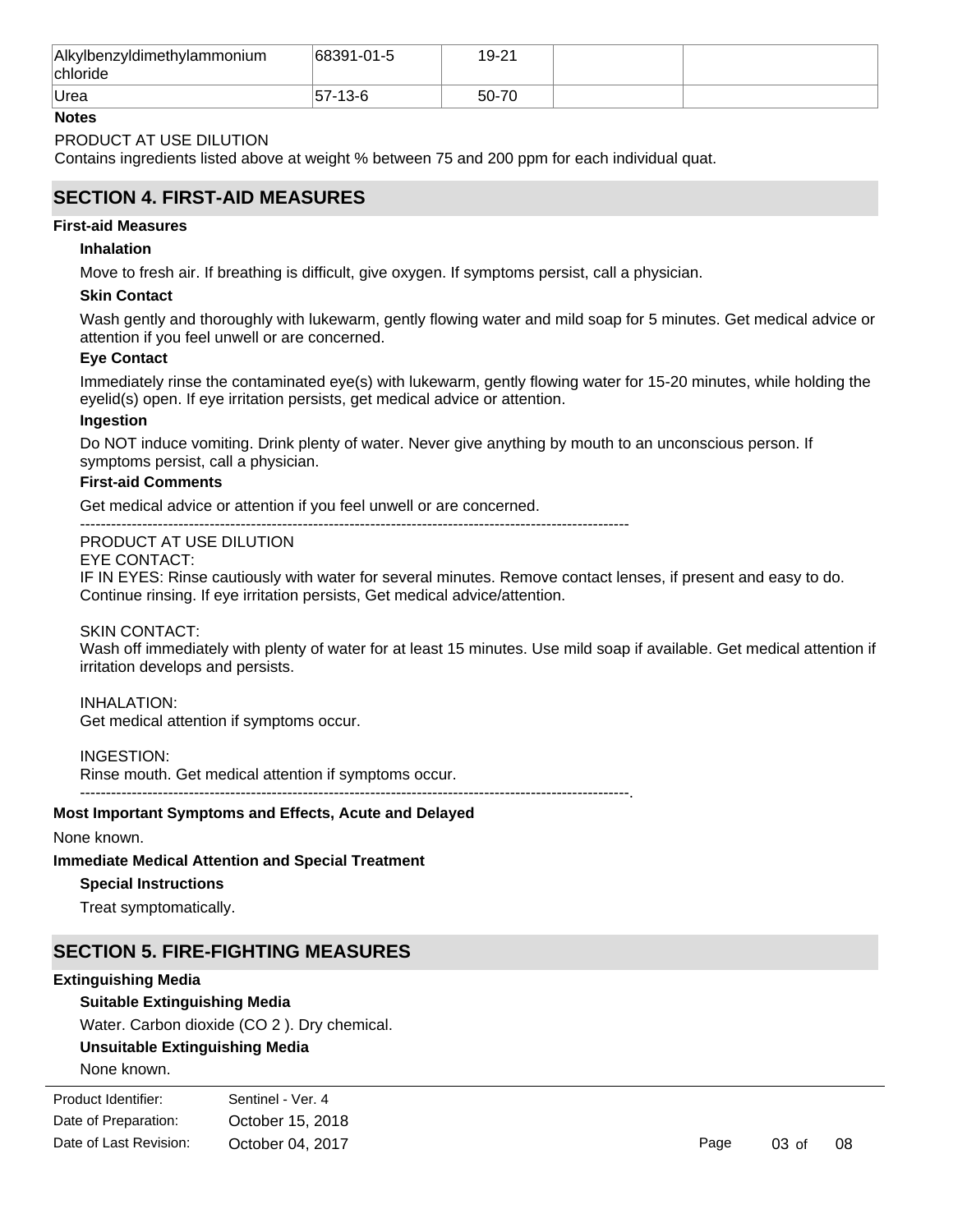### **Specific Hazards Arising from the Product**

Not sensitive to static discharge. Not sensitive to mechanical Impact.

### **Special Protective Equipment and Precautions for Fire-fighters**

As in any fire, wear self-contained breathing apparatus pressure-demand, MSHA/NIOSH (approved or equivalent) and full protective gear.

As in any fire, wear self-contained breathing apparatus pressure-demand, MSHA/NIOSH (approved or equivalent) and full protective gear.

### **SECTION 6. ACCIDENTAL RELEASE MEASURES**

### **Personal Precautions, Protective Equipment, and Emergency Procedures**

Avoid contact with skin, eyes and clothing. Do not breathe spray mist. Ensure adequate ventilation. Use personal protective equipment. If spilled, take caution, as material can cause surfaces to become slippery.

### **Environmental Precautions**

Collect spillage. Dispose of contents/container to an approved waste disposal plant. Prevent product from entering drains. Do not flush into surface water or sanitary sewer system. Avoid release to the environment. See Section 12 for additional Ecological Information.

### **Methods and Materials for Containment and Cleaning Up**

Collect and reuse if possible. Following product recovery, flush area with water.

#### **Other Information**

----------------------------------------------------------------------------------------------------------

### PRODUCT AT USE DILUTION

Personal precautions, protective equipment and emergency procedures: Avoid contact with skin, eyes and clothing. Do not breathe spray mist. Ensure adequate ventilation. Use personal protective equipment. Solution can cause surfaces to become slippery

Environmental precautions:

Avoid release to the environment. Rinse or mop up use solutions. Solutions may be flushed down sanitary sewer drains.

Methods and materials for containment and cleaning up:

Stop leak if safe to do so. Contain spillage, and then collect with noncombustible absorbent material, (e.g. sand, earth, diatomaceous earth, vermiculite) and place in container for disposal according to local / national regulations (see section 13). For large spills, dike spilled material or otherwise contain material to ensure runoff does not reach a waterway.

----------------------------------------------------------------------------------------------------------.

# **SECTION 7. HANDLING AND STORAGE**

### **Precautions for Safe Handling**

Handle in accordance with good industrial hygiene and safety practice. Ensure adequate ventilation. Avoid contact with skin, eyes and clothing. Do not breathe vapours or spray mist. Do not eat, drink or smoke when using this product, or its use solutions.

### **Conditions for Safe Storage**

Keep container tightly closed. Keep container closed when not in use. Keep out of the reach of children.

----------------------------------------------------------------------------------------------------------

#### PRODUCT AT USE DILUTION

Precautions for Safe Handling:

Avoid contact with skin and eyes. Wash hands thoroughly after handling.

# Conditions for Safe Storage:

Keep out of reach of children. Store in suitable labeled containers. ----------------------------------------------------------------------------------------------------------.

| Product Identifier:    | Sentinel - Ver. 4 |  |  |
|------------------------|-------------------|--|--|
| Date of Preparation:   | October 15, 2018  |  |  |
| Date of Last Revision: | October 04, 2017  |  |  |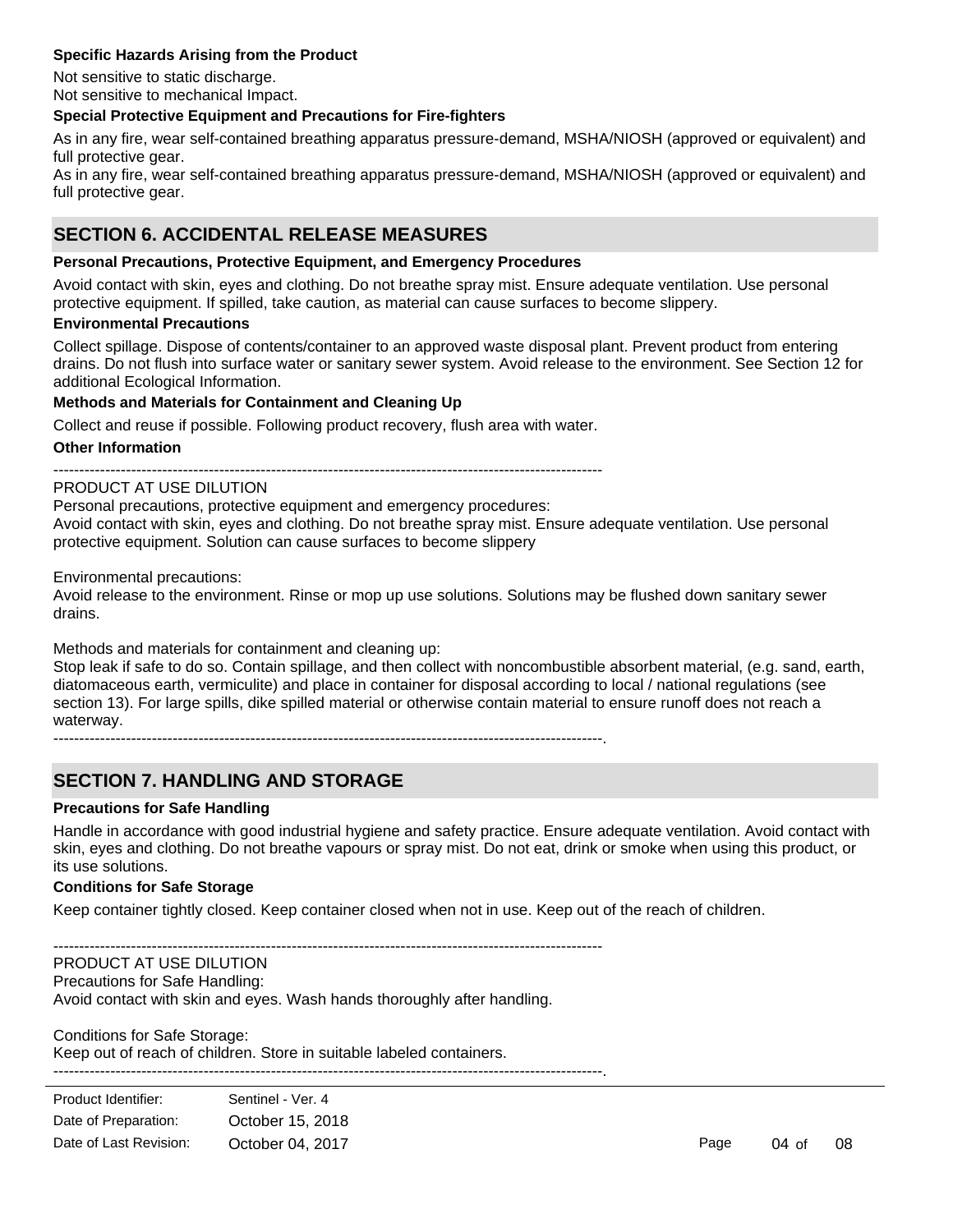# **SECTION 8. EXPOSURE CONTROLS/PERSONAL PROTECTION**

A5 = Not suspected as a human carcinogen.

### **Appropriate Engineering Controls**

Provide eyewash in work area, if contact or splash hazard exists.

### **Individual Protection Measures**

### **Eye/Face Protection**

Wear chemical safety goggles and face shield when contact is possible.

### **Skin Protection**

Rubber or vinyl gloves recommended when handling solid chemicals or their use solutions.

### **Respiratory Protection**

If exposure limits are exceeded or irritation is experienced, NIOSH/MSHA approved respiratory protection should be worn.

# **SECTION 9. PHYSICAL AND CHEMICAL PROPERTIES**

### **Basic Physical and Chemical Properties**

| White.                                               |
|------------------------------------------------------|
| Ammonia-like                                         |
| Not available                                        |
| Not available                                        |
| 104 °C (220 °F) (melting); Not applicable (freezing) |
| Not available                                        |
| Not available                                        |
| Not applicable                                       |
| Not applicable                                       |
| Not applicable (upper); Not applicable (lower)       |
| Not applicable                                       |
| Not applicable                                       |
| Not available                                        |
| Soluble in water; Not available (in other liquids)   |
| Not applicable                                       |
| Not applicable                                       |
| Not available                                        |
| Not applicable (kinematic); Not applicable (dynamic) |
|                                                      |
| Solid                                                |
| Use Dilution is 7.5 to 8.5                           |
| $VOC$ Content $(\%) =$<br>0%                         |
|                                                      |

# **SECTION 10. STABILITY AND REACTIVITY**

**Chemical Stability** Normally stable. **Reactivity** None known.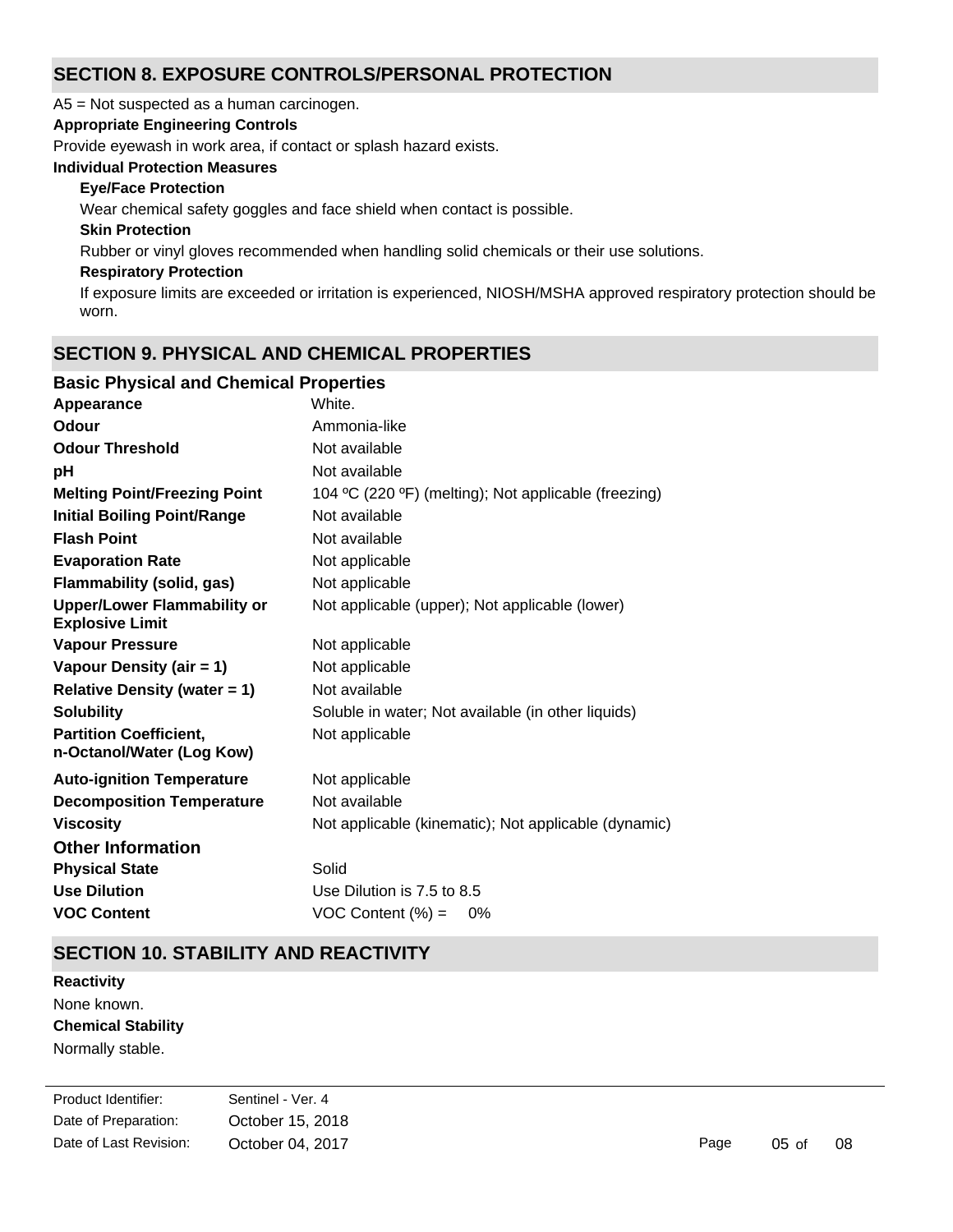### **Possibility of Hazardous Reactions**

None expected under normal conditions of storage and use.

**Conditions to Avoid**

None known.

**Incompatible Materials**

None known.

**Hazardous Decomposition Products**

None known.

# **SECTION 11. TOXICOLOGICAL INFORMATION**

### **Likely Routes of Exposure**

Eye contact; skin contact.

### **Acute Toxicity**

| <b>Chemical Name</b>                                                                              | <b>LC50</b>   | LD50 (oral)     | LD50 (dermal)       |
|---------------------------------------------------------------------------------------------------|---------------|-----------------|---------------------|
| Quaternary ammonium<br>compounds,<br>$ C12-14-alkyl[(ethylphenyl)]$<br>methylldimethyl, chlorides | Not available | 344 mg/kg (rat) | 3340 mg/kg (rabbit) |

LC50: No information was located.

LD50 (oral): No information was located.

LD50 (dermal): No information was located.

### **Skin Corrosion/Irritation**

Skin contact with corrosive substances can cause skin burns.

### **Serious Eye Damage/Irritation**

Eye contact with corrosive substances can cause eye burns.

### **STOT (Specific Target Organ Toxicity) - Single Exposure**

### **Inhalation**

May cause irritation of respiratory tract.

### **Ingestion**

Harmful if swallowed. Ingestion may cause gastrointestinal irritation, nausea, vomiting and diarrhea.

### **Aspiration Hazard**

No information was located.

### **STOT (Specific Target Organ Toxicity) - Repeated Exposure**

No information available.

### **Respiratory and/or Skin Sensitization**

No information available.

### **Carcinogenicity**

Not a carcinogen.

### **Reproductive Toxicity**

**Development of Offspring**

### No information was located.

**Sexual Function and Fertility**

No information was located.

### **Effects on or via Lactation**

No information was located.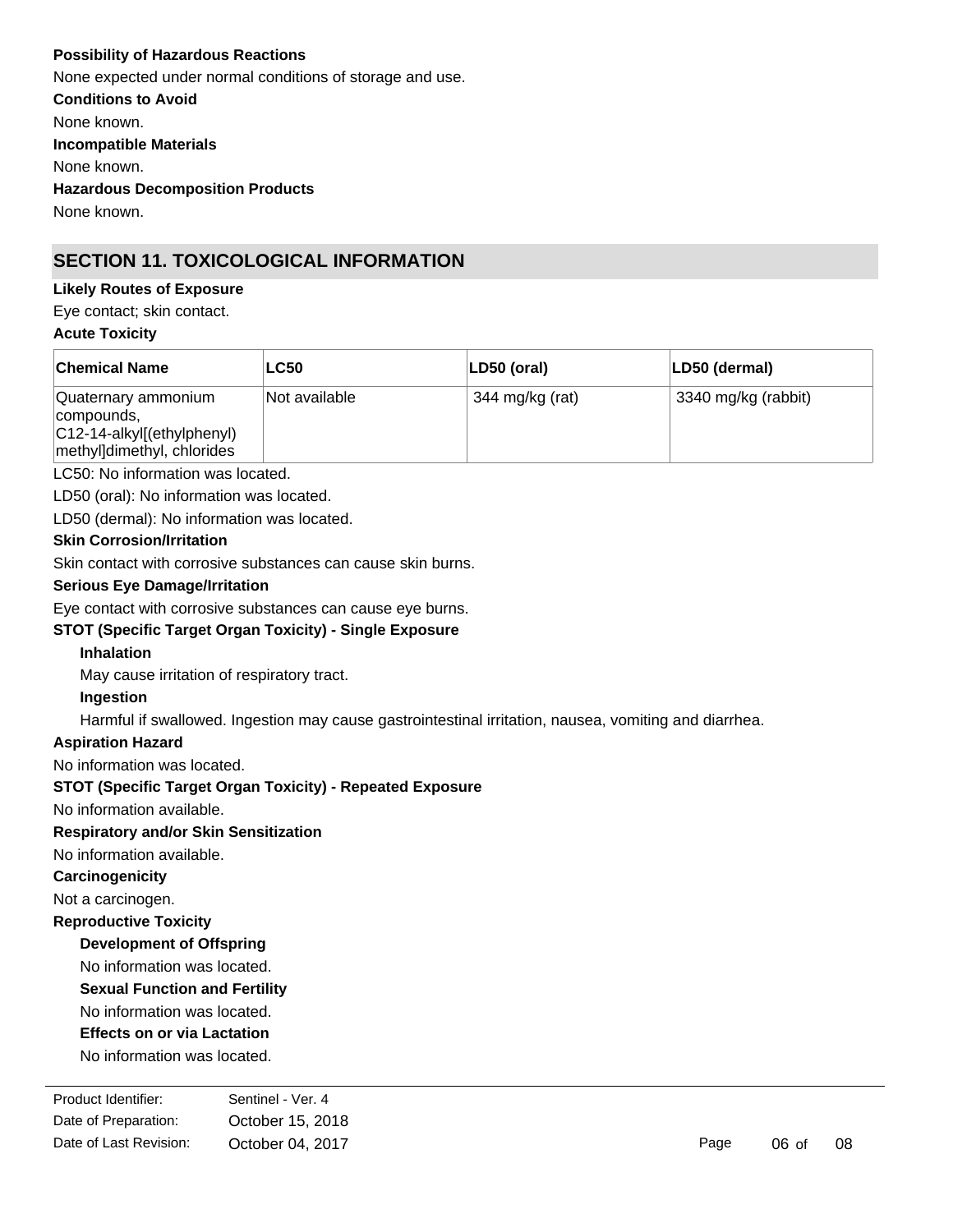**Germ Cell Mutagenicity** Not mutagenic. **Interactive Effects** No information was located. **Other Information**

---------------------------------------------------------------------------------------

PRODUCT AT USE DILUTION

Inhalation: May cause irritation of respiratory tract. Eye Contact: Causes eye irritation. Skin Contact: May cause skin irritation. Ingestion: Harmful if swallowed. Ingestion may cause gastrointestinal irritation, nausea, vomiting, and diarrhea. ---------------------------------------------------------------------------------------

# **SECTION 12. ECOLOGICAL INFORMATION**

Toxic to aquatic life. No information available. Studies are not available. There is no information available. No information available. **Ecotoxicity Persistence and Degradability Mobility in Soil Other Adverse Effects Bioaccumulative Potential**

### **SECTION 13. DISPOSAL CONSIDERATIONS**

### **Disposal Methods**

Dispose of contents and container in accordance with local, regional, national and international regulations.

### **SECTION 14. TRANSPORT INFORMATION**

Not regulated under Canadian TDG regulations. Not regulated under US DOT Regulations. **Special Precautions** Not applicable **Environmental Hazards** Not applicable

**Transport in Bulk According to Annex II of MARPOL 73/78 and the IBC Code** Not applicable

### **SECTION 15. REGULATORY INFORMATION**

**Safety, Health and Environmental Regulations**

### **Canada**

**Domestic Substances List (DSL) / Non-Domestic Substances List (NDSL)**

All ingredients are listed on the DSL/NDSL.

### **USA**

**Toxic Substances Control Act (TSCA) Section 8(b)**

All ingredients are listed on the TSCA Inventory.

### **Additional USA Regulatory Lists**

| Product Identifier:    | Sentinel - Ver. 4 |      |          |    |
|------------------------|-------------------|------|----------|----|
| Date of Preparation:   | October 15, 2018  |      |          |    |
| Date of Last Revision: | October 04, 2017  | Page | $07o$ of | 08 |